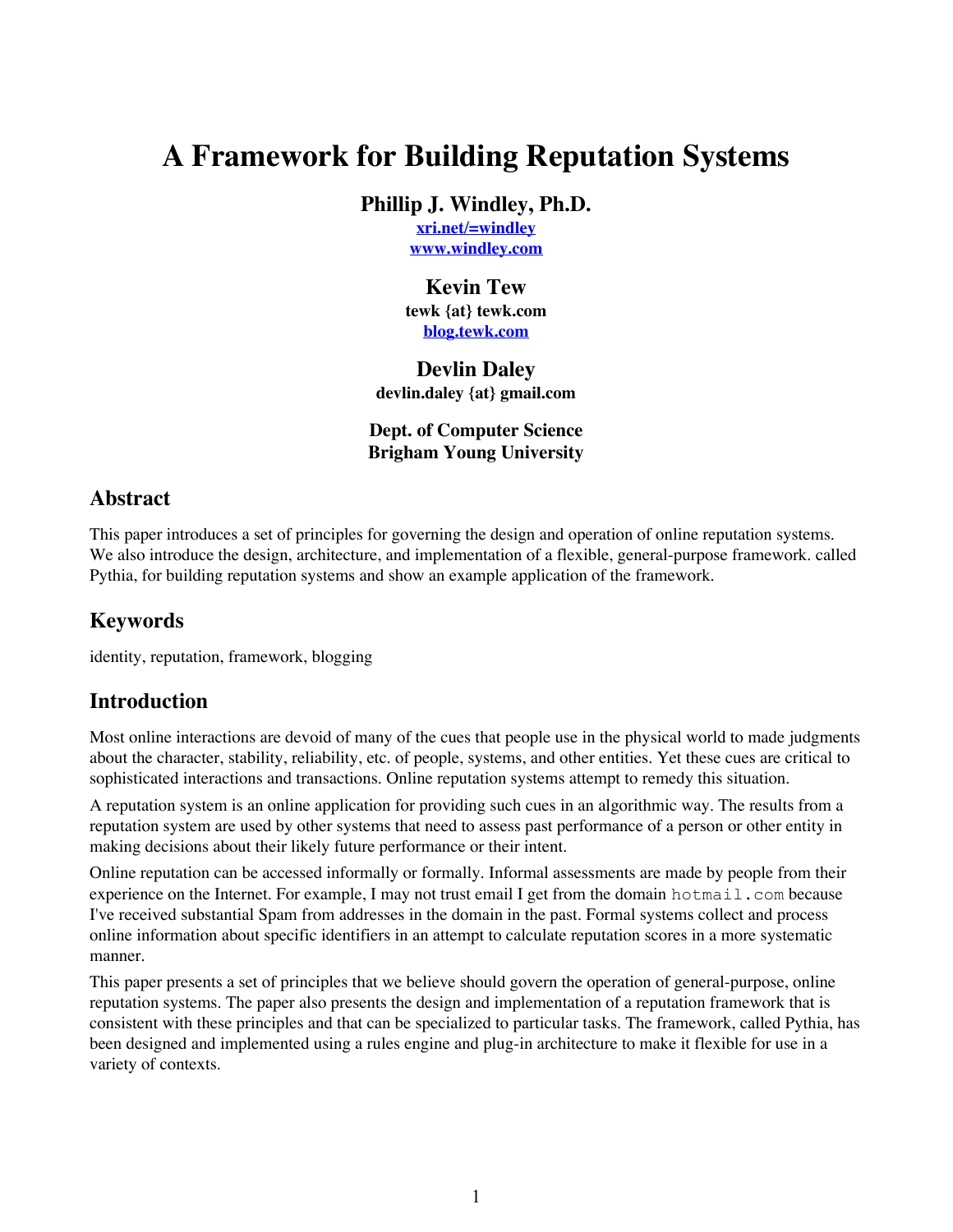# **Reputation Principles**

We believe there are several important principles that apply to reputation systems and should govern their design and operation. The following principles are the ones we have identified. These are based on our own research as well as a group discussion from the Berkman Identity Mashup in June 2006 [Wind06a].

**Reputation is one of the factors upon which trust is based**. The is much confusion between trust and reputation. We consider reputation a building block for trust. We are not concerned in this paper with what other factors go into trust, how trust is built, or how trust is exchanged.

**Reputation is someone else's story about me**. I can't control what you say about me although I may be able to affect the factors you based your story on. Every person should be able to have their own story about me.

**Reputation is based on identity**. Reputation, as someone else's story, isn't part of your identity, but is based on an identity or set of identities.

**Reputation exists in the context of community**. Any given context will have specific factors for what is important in determining reputation. This is different than saying "communities have a reputation about someone." Communities do not have beliefs, only people have beliefs including beliefs about what others believe.

**Reputation is a currency**. While you can't change reputation directly, reputation can be used as a resource. For example, Paul Resnick *et. al.* has shown the value of a positive eBay reputation [Res00a].

**Reputation is narrative**. Put another way, reputation varies with time. Reputation is dynamic because the factors that affect it are always changing. Reputation may require weaving together plot lines from different contexts.

**Reputation is based on claims (verified or not), transactions, ratings, and endorsements.**. How these factors are used in determining reputation is up to each individual. Individuals may use various evidence in making claims or proposing a certain rating or endorsement. The penalty for making false claims or giving false endorsements varies from context to context.

**Reputation is multi-level**. A reputation isn't just based on facts, but is also based on other's beliefs about the target of the reputation. These beliefs are signaled to others in various ways depending on the context.

**Multiple people holding the same opinion increases the weight of that opinion**. Reputation systems should have some way of weighting scores. As a related issue, repeat behavior is another way of weighting reputation.

These reputation principles guided our design as we built the reputation system described in this paper. We view these principles as universal while recognizing that there is still room for discussion on the particulars. We invite feedback and discussion about these principles.

# **Design Philosophy**

Beyond the principles discussed in the last section, we also determined a design philosophy--a collection of design decisions that were important for what we wanted to accomplish.

Our design philosophy is central to our system. Changing this philosophy would fundamentally change the nature of the system we built. Unlike the principles we discussed earlier, the philosophy is mutable and could be changed depending on the end goal of the system.

**Reputation is about people.** This decision is sure to be controversial, but during our research, we found it difficult to come up with abstractions and nomenclature that worked equally well for human and non-human, especially inanimate, entities. This we concluded that we would design the system assuming that it would be used to determine the reputation of humans. What we have produced could be bent to provide reputation in other circumstances, but it was not designed to be so used.

In the discussions that follow, we will refer to two groups of entities. The first is the group we call "users." Users are the targets of a reputation request. Our system aggregates certain kinds of information about users and uses that information in processing reputation requests.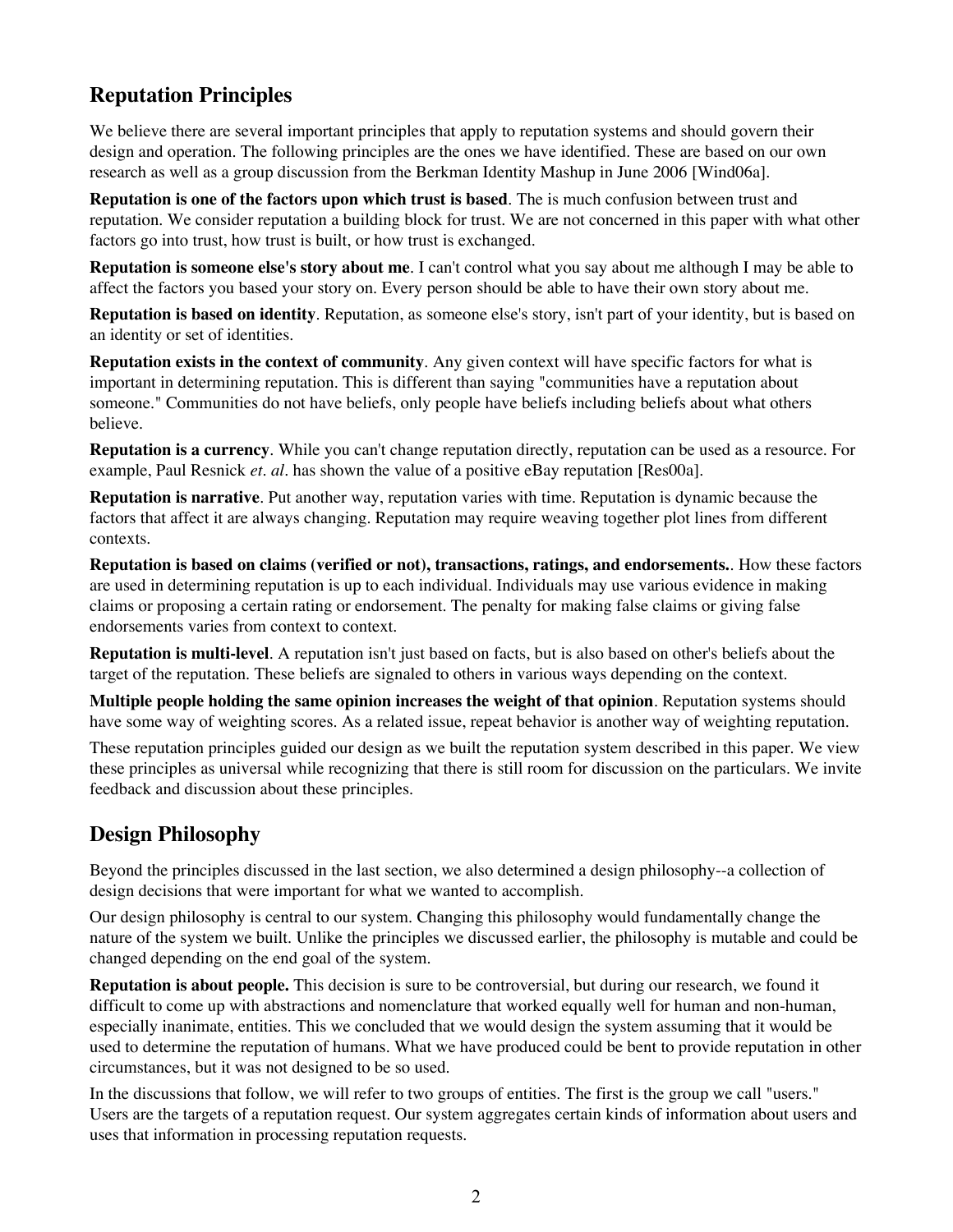The second group is a subgroup of the users that we call "relying parties." A relying party is a user making a reputation request of about another user. Any user can be a relying party.

**Users are identified by one or more identifiers**. Multiple identifiers (email addresses, URLs, phone numbers, etc.) can be associated with a single user. The identifiers are validated where possible.

**Reputation is calculated**. For our purposes, reputation can be represented as function:

 $R_{\text{u}} = F_{\text{r}D} (I_{\text{u}}, T_{\text{X}_{\text{u},\text{u}}}, E_{\text{u}})$ 

where

rp is the relying party's identifier u is the user id u' is all users Iu is a vector of verified identifiers for u  $Tx_{u,u'}$  is a vector of transactions between u and every other user in the system  $E<sub>u</sub>$  is a vector of ratings and endorsements for  $u$ 

While reputation is calculated, it doesn't necessarily follow that the result is a single number. It's possible that the function could return a vector of values if that was appropriate.

**Transactions are jointly owned by the parties to the transaction**. The exact nature of the transactions in the system depends on the particular use to which it's being put. Transactions always contain an identifier for each party to the transactions and a timestamp in addition to the facts pertinent to the transactions as defined by the use. Ownership implies that all parties to a transaction can see it.

**Transactions are persistent and immutable**. Once the system has recorded a transaction, it cannot be deleted by any of the parties to the transaction. A later transaction may record that it was nullified, but cannot remove it.

**Transparency**. Our system is designed to favor transparency wherever possible. Consequently,

- Users can see any information the system knows about them (e.g. transactions they are party to)
- Users can see any reputation queries about them, what the results were, and how the result was arrived at.
- Users who are *not* party to a transaction cannot see it, but can use it to calculate reputation about any of the parties to the transaction.

**Online resources should be consulted whenever possible to garner reputation information.** Claims can be validated in various ways. For example, an email address can be validated by sending a unique URL to the address that the user clicks on to validate receipt. URLs can be validated by having the user embed a unique code in the HTML for the page. Data stores such as the whois database and Netcraft can be used to gather information about domains and Web sites respectively. These online sources of information provide facts that can be used as evidence in a reputation computation.

# **Architecture**

The architecture of Pythia is based on the foregoing principles.

- Pythia is identity system neutral and stores multiple identifiers for any user.
- Pythia uses a rules engine to allow reputation calculations to be customized by each relying party according to their individual needs.
- Pythia implements a plugin architecture to customize the context for reputation computation.

Figure 1 shows the high-level block diagram architecture for Pythia.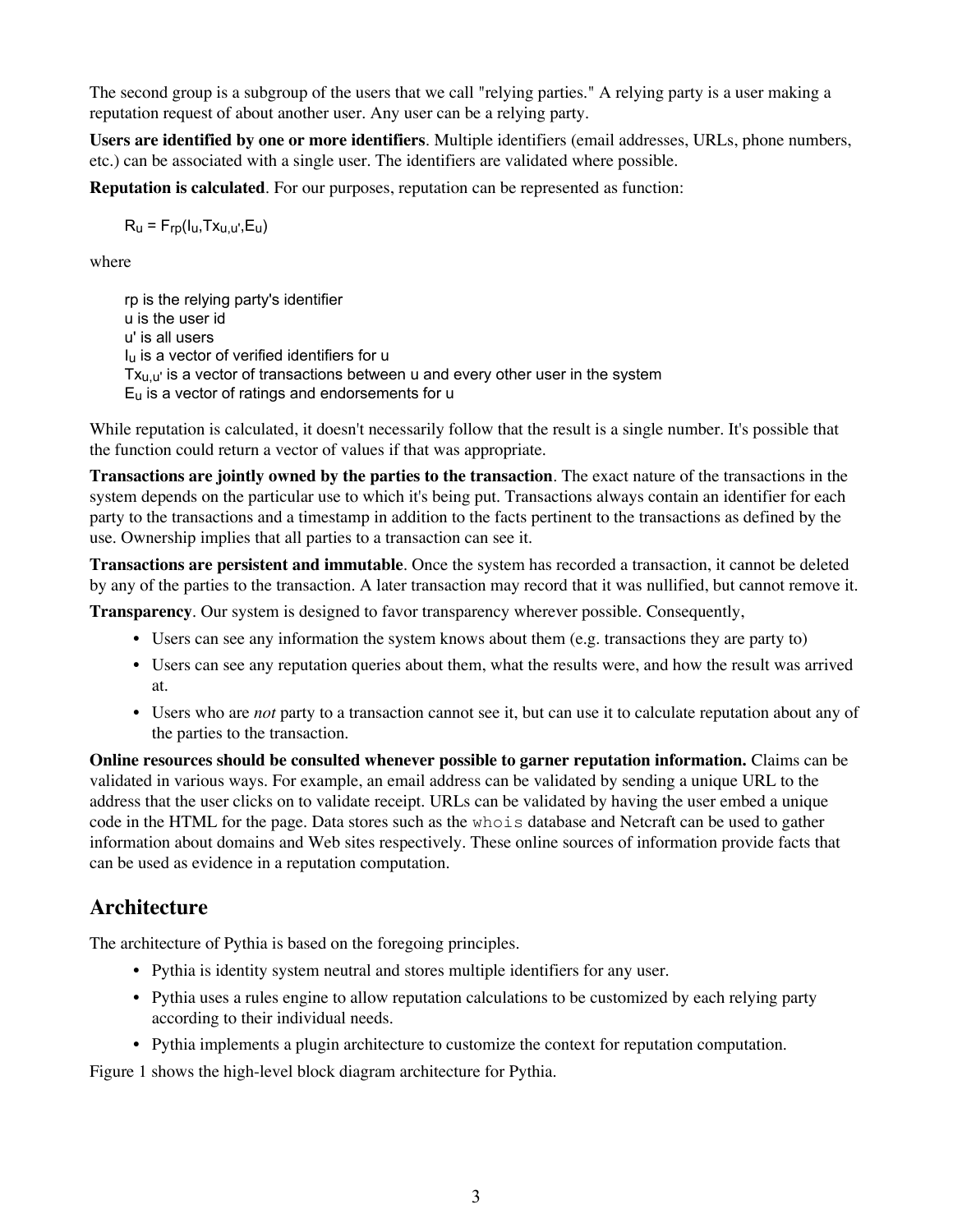

**Figure 1: Reputation Framework Architecture**

The framework is identity system neutral. Pythia is not an identity system, but is meant to rely on one or more existing identity systems for authentication and user IDs. As implemented, Pythia uses OpenID as an authentication mechanism, but other authentication systems could also be used.

The framework allows users to claim and verify identifiers. At present, these identifiers are limited to email addresses and URLs, but this is only an implementation limitation. Email addresses are verified by sending the email address a message asking the user to click on a URL to claim the email address in Pythia. URLs are verified using MicroIDs [Mic06], a standard for claiming online resources.

Relying parties can use the built-in rules engine to create rule sets for calculating reputation based on information in the system as well as other reputation information from the Internet. A global set of system-defined rules can be used as-is or customized by relying parties for their particular purpose.

The plugin architecture is the device for allowing the framework to be specialized for a particular task. The plug-in defines domain specific transactions that are to be recorded, the API that relying parties will use to record transactions, and any functions that are added to the rules-engine specific to the domain.

# **Implementation**

The Pythia framework is implemented using Ruby on Rails. The system implements user, relying party, and administrator Web interfaces. The user interface allows users to claim and validate identifiers, view transactions to which they were a party, and view any reputation requests that were made about them.

The relying party interface is available to any user. Using this interface, relying parties can create and manage rule sets that are used to compute reputation.

Authentication for the framework is provided using OpenID. The Ruby libraries for OpenID are from [openidenabled.com](http://openidenabled.com).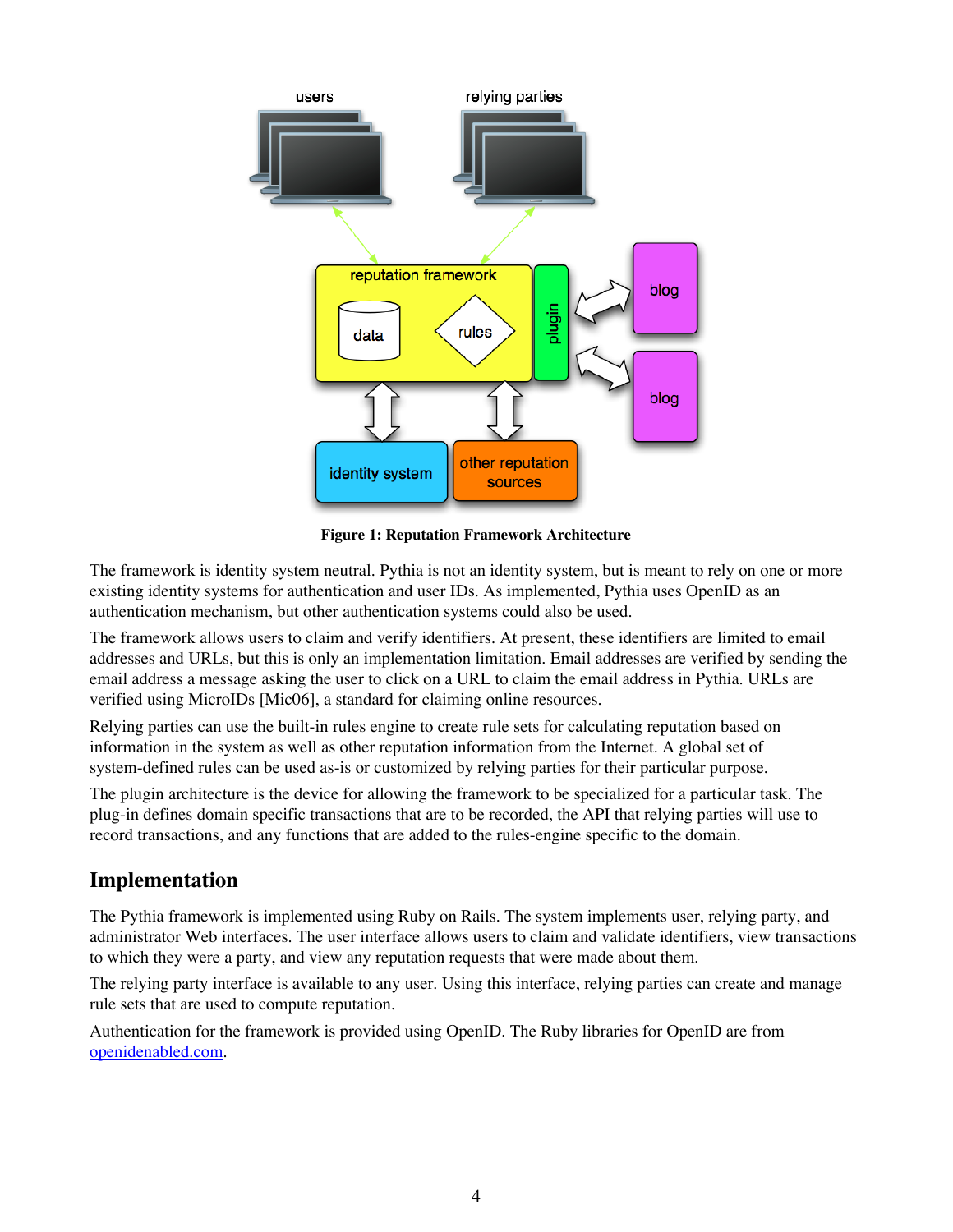### **Plugins**

As noted earlier, the framework was designed to calculate and store reputation information for a variety of applications. Although the framework itself is abstract, specific communication and transaction messages are necessary for each integrating system. The framework is shown how to communicate with these systems through the use of plugin extensions.

Plugins define a transaction format, allowing the framework to specialize the reputation computation to data appropriate for a specific application. For example, an online forum might want to report comments being posted as belonging to "veteran" members, as this might be an important part of the reputation for the forum. This same transaction attribute would not be reported by a blog system.

Transactions are transferred as XML through the relying party interface, a RESTful API. Plugins define the data types and the message contents for transactions in the API. Plugins are implemented as XML files that are loaded by the system at startup, allowing plugins to be easily installed, managed and transferred to other installations. Transactions enumerate attributes that include a name, a type (text, numeric, boolean) and a regular expression for determining valid values before type conversion.

Plugins may also include default rule sets. These rule sets can be cloned by users of the system and subsequently modified. Rule sets are executed by the rules engine to determine a reputation score. Future work will include adding other reputation sources also by way of plugins.

#### **Data Model**

To simplify development, the Sqlite3 database was used for data storage, but there are no specific Sqlite3 dependencies in the code. Database tables and relationships are implemented as Ruby objects using the ActiveRecord ORM libraries. Plugins are stored after being read from XML files into tables. Transactions are also stored in the database along with the rule sets which operate on them.

#### **Rules Engine**

The underlying rules engine used by Pythia is Rools (see <http://rools.rubyforge.org/>). Rule sets can be defined by plugins or through the Web interface by relying parties.

Rule sets are a named grouping of rules. Rules specify filters, conditions and actions. Filters only permit the desired transactions to participate in the reputation calculation. Some example filters would be, "transactions where the customer satisfaction score is greater than five", or "transactions where a blog comment was rejected".

Conditions are simple boolean expressions which apply aggregate functions to the filtered transactions. Implemented aggregate functions are count, max, min, sum and average. Using the filters above, an example condition would be, "if the number (count) of transactions where a blog comment was rejected is less than ten". Permitted boolean expressions are  $\lt, \gt, \gt; =, \lt=, \gt=$ .

Actions modify the reputation score when rule conditions are satisfied. Presently, an action may add, subtract or multiply any amount to the current reputation score. If multiple rule conditions are satisfied, all corresponding rule actions will be executed.

# **An Example Application: Blog Comments**

As part of the development and testing, we created a plug-in that allows Pythia to be used for blog comment moderation activities. A relying party's blog system can query the reputation of people leaving comments. Any actions taken by the relying party with respect to the comment (e.g. deleting it, approving it, etc.) are recorded as transactions. For purposes of the demo, we chose the MovableType blogging software, but any blogging system could be used.

Customizing the general purpose framework for comment moderation required two additions: a plugin for the reputation framework and a MovableType integration module. The reputation framework plugin defines its own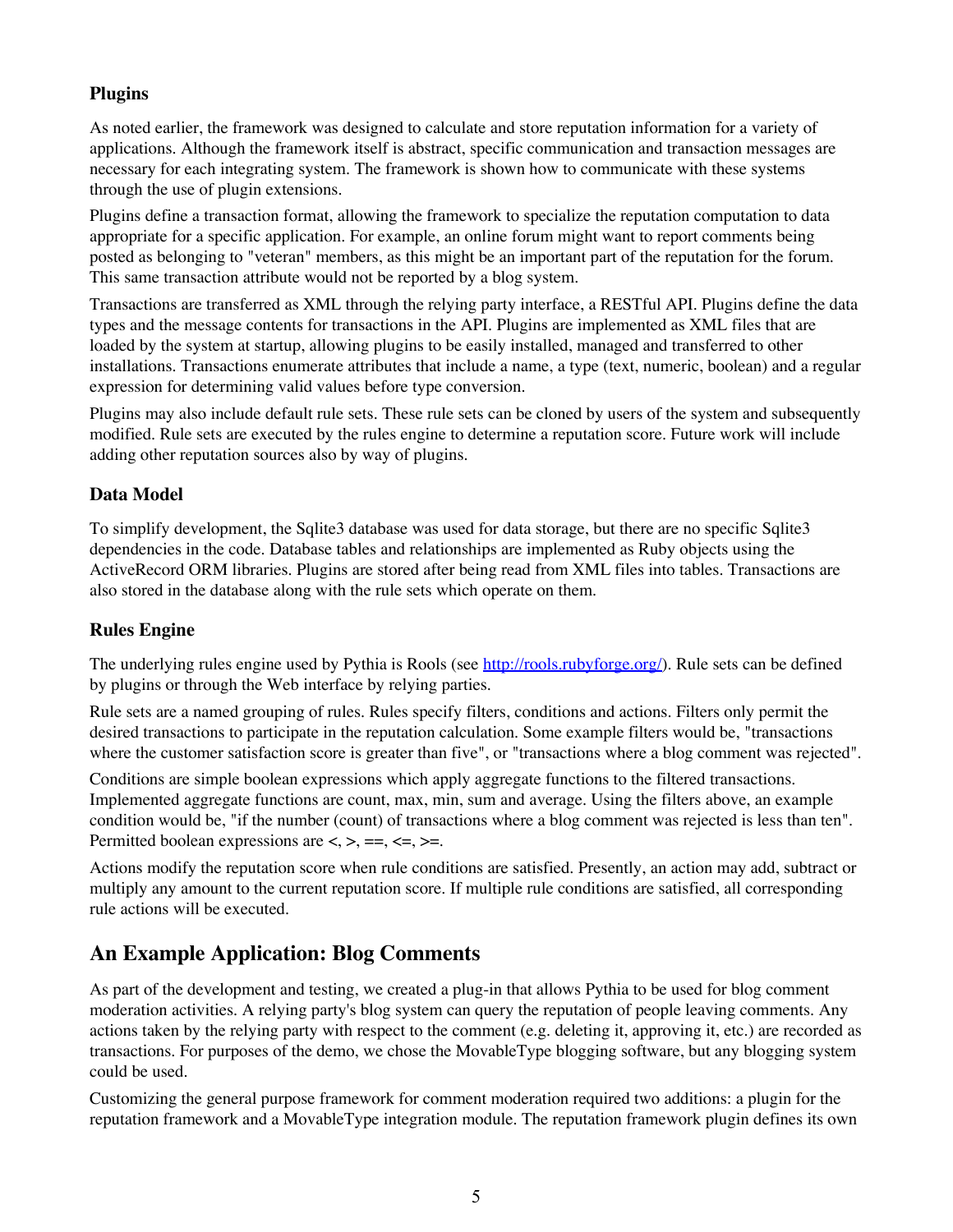schema for legal transaction types and transaction values specific to blog comments. The framework uses the plugin's schema definition to receive, store, and log blog comment transactions.

Figure 2 shows the configuration screen in MovableType for the reputation-based comment moderation system. The MovableType plugin we built to integrate with Pythia is called RepKept. The blog owner, acting as the relying party, specifies the URL of the reputation server and gives authentication information for the reputation server. The relying party also selects which rule set they want to use to calculate the reputation score and gives thresholds for various actions. The rule sets in the drop-down box are populated from Pythia and represent rule sets the relying party has created.

| 000                                                                                                                                                                                   | Plugin Settings   Reputation Weblog   Movable Type Publishing Platform<br>0                                                                                                       |  |  |  |
|---------------------------------------------------------------------------------------------------------------------------------------------------------------------------------------|-----------------------------------------------------------------------------------------------------------------------------------------------------------------------------------|--|--|--|
| $\rightarrow$ $\rightarrow$ $\rightarrow$                                                                                                                                             | 头<br>G <sup>v</sup> antanymn exceed<br>$\bigcirc$ http://localhost:301( $\neg$<br>TAG                                                                                             |  |  |  |
|                                                                                                                                                                                       | A: exceed: Definition, Synonyms and<br>Plugin Settings   Reputation Webl                                                                                                          |  |  |  |
| <b>MAIN MENU   SYSTEM OVERVIEW   HELP</b><br>Welcome Melody   Logout<br><b>MQVABLETYPE</b><br><b>Publishing Platform</b><br>Weblogs: Reputation Weblog<br>$\overline{\phantom{a}}$ Co |                                                                                                                                                                                   |  |  |  |
| Posting                                                                                                                                                                               | Main Menu > Reputation Weblog > Plugin Settings<br><b>View Site</b>                                                                                                               |  |  |  |
| <b>NEW ENTRY</b>                                                                                                                                                                      | search Entries<br>Q<br><b>Plugin Settings: Reputation Weblog</b>                                                                                                                  |  |  |  |
| G<br><b>ENTRIES</b>                                                                                                                                                                   | This screen allows you to control the weblog-level settings of any configurable plugins you've installed. [?]                                                                     |  |  |  |
| <b>UPLOAD FILE</b>                                                                                                                                                                    |                                                                                                                                                                                   |  |  |  |
| Community                                                                                                                                                                             | New Entry Defaults<br>Publishing<br>Plugins<br>General<br>Feedback                                                                                                                |  |  |  |
| <b>ID COMMENTS</b>                                                                                                                                                                    | <b>PLUGINS</b>                                                                                                                                                                    |  |  |  |
| <b>COMMENTERS</b>                                                                                                                                                                     |                                                                                                                                                                                   |  |  |  |
| F)<br>TRACKBACKS                                                                                                                                                                      | Ŵ<br><b>REPKEPT SETTINGS</b>                                                                                                                                                      |  |  |  |
| <b>IM NOTIFICATIONS</b>                                                                                                                                                               | Reputation server http://localhost:3020/RPI/<br>name:                                                                                                                             |  |  |  |
| Configure                                                                                                                                                                             | ┯║<br>Always Returns 5<br>Reputation                                                                                                                                              |  |  |  |
| <b>TEMPLATES</b>                                                                                                                                                                      | calculation name:                                                                                                                                                                 |  |  |  |
| CATEGORIES<br>ťΒ,                                                                                                                                                                     | Relying party http://localhost:3000/user/rpi                                                                                                                                      |  |  |  |
| 带 SETTINGS                                                                                                                                                                            | name: Enter the name of the replying party acccount to use on the reputation<br>server.                                                                                           |  |  |  |
| <b>Utilities</b><br>SEARCH                                                                                                                                                            |                                                                                                                                                                                   |  |  |  |
| Ħ<br><b>ACTIVITY LOG</b>                                                                                                                                                              | ********<br>Relying party<br>password: Enter the password of the replying party acccount to use on the reputation                                                                 |  |  |  |
| IMPORT / EXPORT                                                                                                                                                                       | server.                                                                                                                                                                           |  |  |  |
| <b>REBUILD SITE</b>                                                                                                                                                                   | Auto approval 60                                                                                                                                                                  |  |  |  |
|                                                                                                                                                                                       | reputation score Comments above this threshold are automatically accepted and published.<br>threshold:<br>Comments between the auto approval and auto deltion thresholds are held |  |  |  |
| $\Box$ VIEW SITE »                                                                                                                                                                    | for manual moderation.                                                                                                                                                            |  |  |  |
|                                                                                                                                                                                       | Auto 10<br>rejection/deletion Comments below this threshold are automatically deleted.<br>reputation score<br>threshold:                                                          |  |  |  |
|                                                                                                                                                                                       | Save Changes<br>Cancel<br>Reset to Defaults<br>$\blacktriangle$<br>¥                                                                                                              |  |  |  |
| Done                                                                                                                                                                                  | 3.261s<br>Adblock<br>$\overline{\mathscr{L}}$                                                                                                                                     |  |  |  |

**Figure 2: RepKept Configuration Screen**

From the relying party's point of view, in this case the blog or blog owner, there are two types of interactions with Pythia. The first is a reputation request where the blog asks the reputation server for the reputation of a particular identity. The second is a feedback event where the relying party sends Pythia information relating to a comment it has processed. These feedback events are stored in Pythia as a transaction between the commenter and the relying party.

A reputation request consists of a digital identifier representing the relying party making the request, the digital identifier representing the subject of the request, and a rule set identifier. To complete the request, the reputation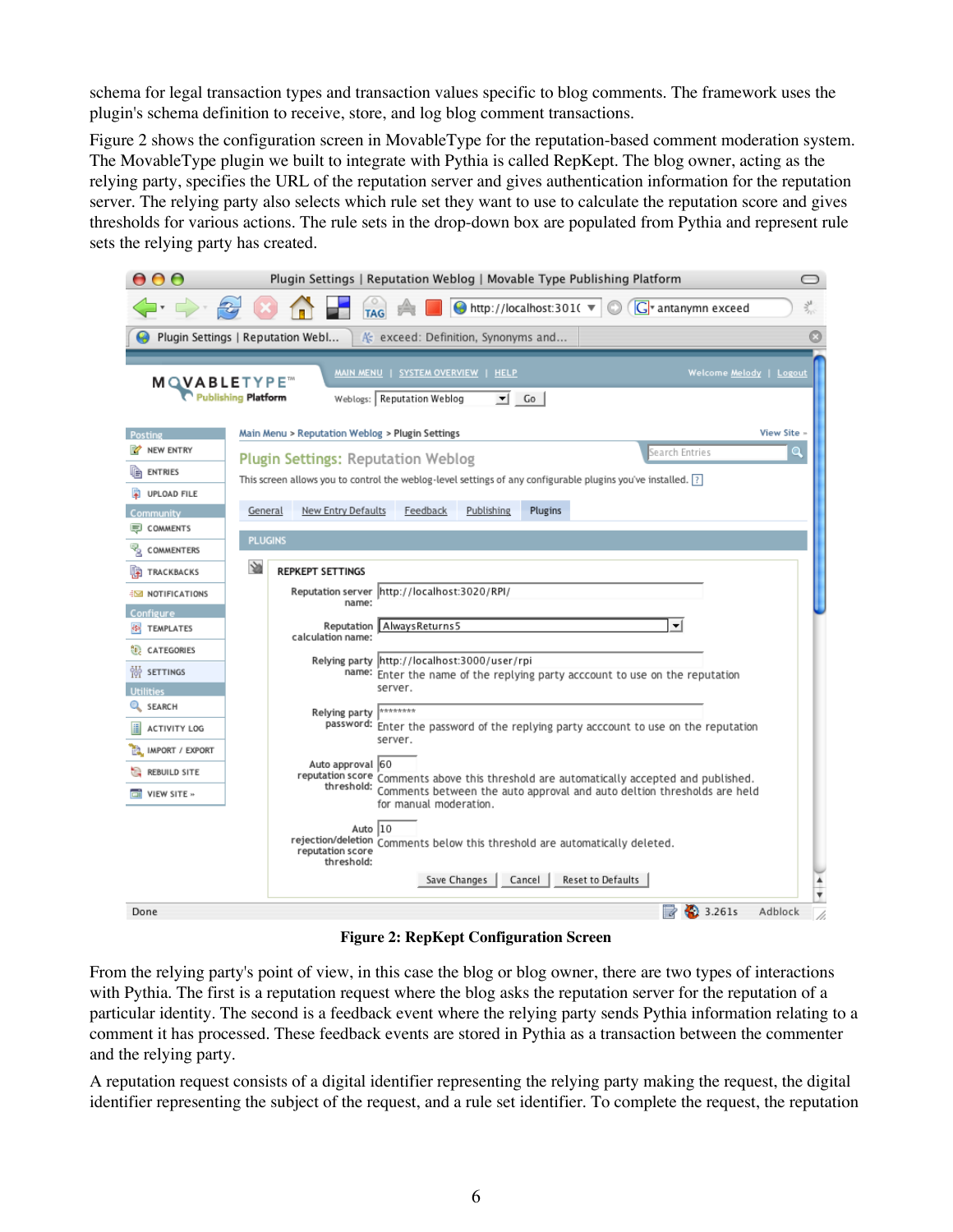server looks up the rule set requested by the relying party and executes that rule set for subject of the request. The result of the reputation calculation is then returned for the relying party to act upon.

As shown in Figure 3, a commenter supplies his digital identifier by entering an OpenID-enabled URL into the "Your blog URL:" input box. When the commenter clicks the "Sign In" button, the relying party's blog contacts the commenter's OpenID server and authenticates the commenter's identity. The blog then returns the comment page showing that OpenID authentication has occurred.

| 000                   | Reputation Weblog: RepKept Framework 0.0.1 Released                    |             | $\bigcirc$   |
|-----------------------|------------------------------------------------------------------------|-------------|--------------|
| $\Longleftrightarrow$ | TAG A<br><b>C</b> http://localh a v<br>$\overline{G}$                  |             | 头            |
|                       | <b>Reputation Weblog</b>                                               |             |              |
|                       | Main                                                                   |             |              |
|                       | RepKept Framework 0.0.1 Released                                       |             |              |
|                       | RepKept Framework 0.0.1 has been released.                             |             |              |
|                       | Posted by Melody on July 5, 2006 11:55 AM   Permalink                  |             |              |
|                       | Your blog URL: + http://localhost:3000/user/tewk<br>Sign in            |             |              |
|                       | POST A COMMENT                                                         |             |              |
|                       | Name:                                                                  |             |              |
|                       | Email Address:                                                         |             |              |
|                       |                                                                        |             |              |
|                       | URL:                                                                   |             |              |
|                       |                                                                        |             |              |
|                       | Remember personal info?<br>Comments: (you may use HTML tags for style) |             |              |
|                       |                                                                        |             |              |
|                       |                                                                        |             |              |
|                       | Preview Post                                                           |             |              |
|                       |                                                                        |             |              |
|                       |                                                                        |             |              |
| Done                  |                                                                        | 2.624s<br>Z | Adblock<br>í |

**Figure 3: Commenter's OpenID login prompt**

Once the commenter has authenticated, the blog has a valid identifier to use for requesting reputation and later submitting feedback. Note that authentication alone, particularly with lightweight systems like OpenID, does not provided any verifiable attributes about the commenter other than they have a valid OpenID somewhere on the Internet.

The reputation request is made and a reputation is computed according to the rule set the relying party has selected in the blog configuration. Depending on the value returned and the threshold values set by the relying party, the blog either automatically publishes the comment, holds it for moderation, or deletes it. Each of these represent a feedback event that generates a transaction that Pythia will log and use for future reputation computations about the relying party and the user.

When the reputation for a subject exceeds the auto-publish threshold of the relying party the comment immediately published and a AutoPublished feedback event is sent to the reputation server. In the case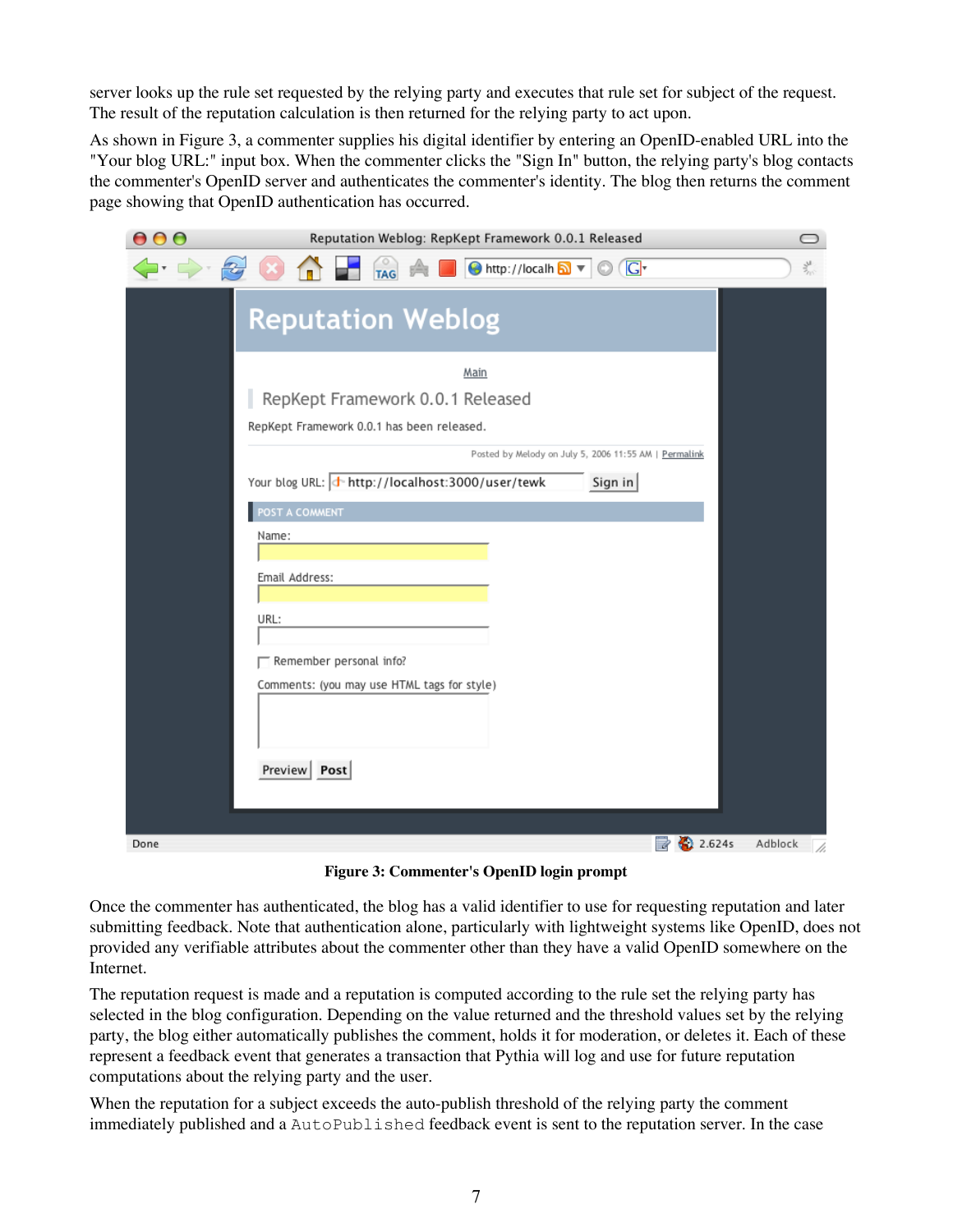where a subject's reputation falls bellow the relying party's auto-rejection threshold the comment is immediately deleted and a AutoDeleted feedback event is sent. If a subject's reputation lands between the auto-reject and auto-publish thresholds the comment is placed in a queue for manual moderation. When a human takes action on a comment in the manual moderation queue either a ManualPublish or a ManualDelete feedback event is sent to the reputation server.

Much like the reputation request, feedback events contain the digital identifier of the relying party sending the feedback event and the digital identifier of the subject of the feedback event. The payload of a feedback event is simply a list of transaction records represented by a key/value pair. The key in this case is the transaction type. The value is a valid transaction value for the specified transaction type as defined by the plugin schema.

In the blog comment case a transaction type could be the Commenter's IP address and the corresponding transaction value could be 192.168.0.1. A transaction can also be represented as the presence of an enumerated value. In this case the transaction type contains the enumerated value and the transaction value is empty. The feedback transactions in the blog comment example are predominately enumerated values. These values represent actions taken by the relying party given the reputation of the subject. The blog comment example has four types of feedback, each represented by a enumerated value style transaction. In this particular example the feedback transaction types are mutually exclusive. In general however this need not be the case.

# **Related Work**

There has been significant past work on reputation systems and our work builds on and draws from that work. This section highlights a few of the most important papers in the development of the philosophy and design of Pythia.

In *Reputations Systems: Facilitating Trust in Internet Interactions* [Res00a], Paul Resnick *et. al.* define a reputation system as a system that "collects, distributes, and aggregates feedback about participants' past behavior" Their paper states two factors for how trust grows naturally in long-term relationships.

- 1. Interacting with a person over time, a history of past interactions characterizes the individual's character, abilities, and disposition.
- 2. Expectation of future reciprocity or retaliation creates an incentive for good behavior in the present.

Also included in the Resnick paper are three requisite characteristics of a successful reputation system.

- 1. Entities in the system must be longed lived in order to ensure a expectation of future interactions.
- 2. Feedback concerning interactions is recorded and distributed to entities in the future.
- 3. Recorded feedback on past interactions must have influence on the actions of entities in the future. Entities must pay some attention to reputations in the system during their decision making process.

Resnick *et. al.* also explain the challenges reputation systems face. There is a human reluctance to give negative feedback. In order to mitigate losses and failures, individuals turn to negotiation and arbitration in place of giving negative feedback. In some systems, fear of retaliation leads to an acceptance of mediocrity. Finally, disgust and desires to avoid further confrontation may cause individuals to leave bad service in the past and move on without leaving negative feedback.

Pythia incorporates many of these ideas in its design philosophy and the architecture.

**Sierra** is the reference implementation of OpenPrivacy.org's Reputation Management System (RMS). [Reptile](http://reptile.openprivacy.org/), a Syndicated Content Directory Server providing a personalized news and information portal with privacy and reputation accumulation, was the principle application built upon the Sierra RMS [Lab01a]. Reptile eventually became <http://www.newsmonster.org/>.

Sierra is composed of three services: Nym Service, Bias Management, and a Reputation Calculation Engine (RCE). The Nym Service, nym being an abbreviation of pseudonym, is simply a digital identity provider. The Pythia reputation framework externalizes OpenPrivacy's concept of a nym service to external digital identity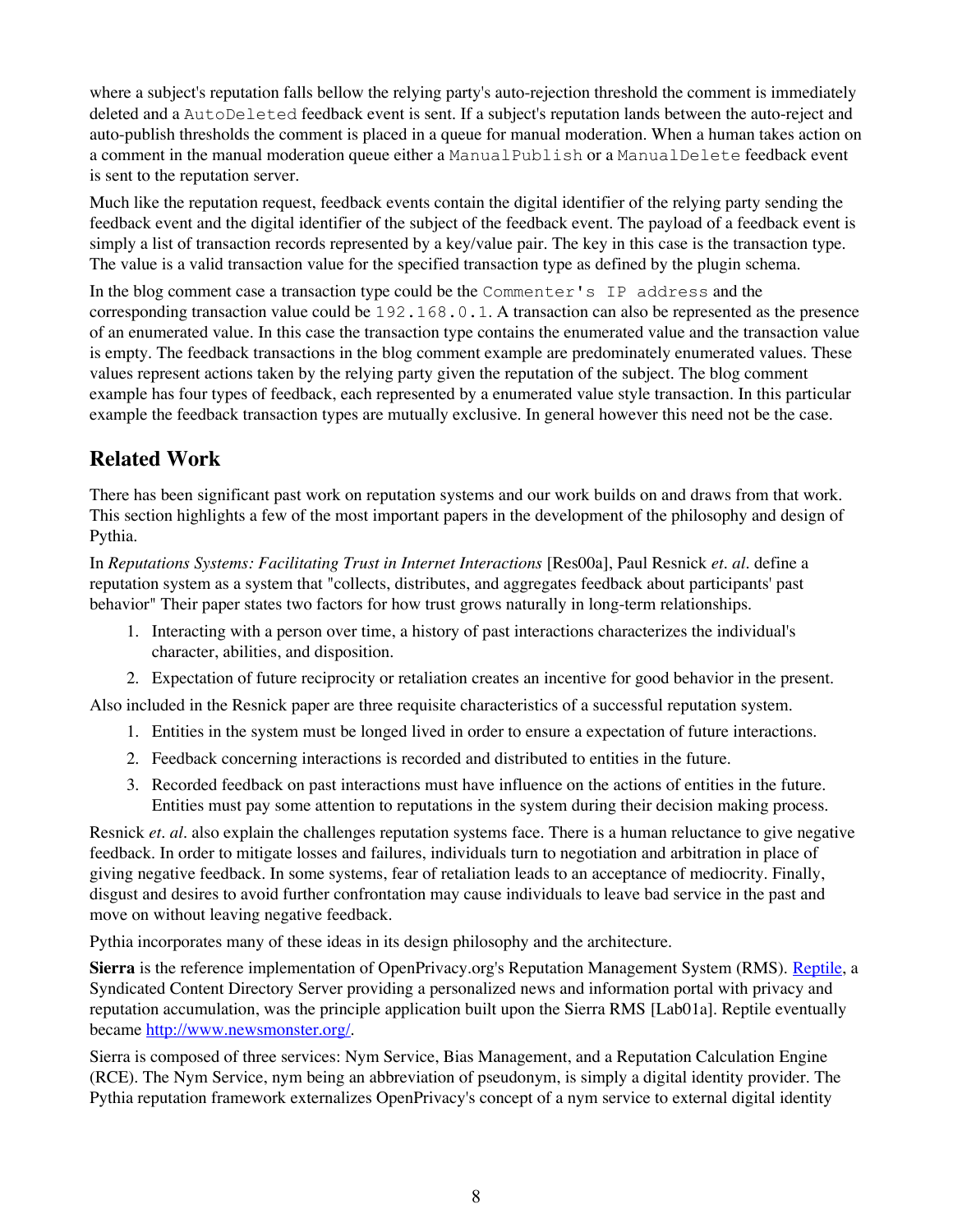providers. Using existing digital identity solutions narrows the focus of the Pythia and extends its influence beyond a single digital identity implementation.

A collection of opinions in Sierra is called a bias. Sierra's opinion objects are roughly comparable to the transactions in Pythia. "OpenPrivacy's reputation management system can assemble a set of related opinions into a bias. ... Often, a bias may consist of Opinions from multiple nyms." [Lab01b] Biases are paralleled by rule sets in the Pythia system.

The Reputation Calculation Engine (RCE) component of Sierra amalgamates local opinions and biases to produce its own opinions (i.e. reputation responses). RCE's in Sierra are objects that have bindings to particular opinions and biases which they use to produce their opinions. Pythia's RCE is a specialized runtime environment in which rule sets are executed. Transactions submitted as feedback are Pythia's input data and the reputations Pythia produces are its output.

In *A Reputation and Trust Management Broker Framework for Web Applications*, Lin *e. at.* affirm that trust should be based on verifiable identification of the subject entity, qualification of the entity to perform the requested service, and the subject entity's consistency of performance. [Lin05]

In their system reputation is a consistency of performance metric based on reports from a service's peers. A service's reputation thus becomes a component of its customers trust calculation. In the framework design presented by Kwei-Jay Lin's team, a reputation broker first attempts to answer a users reputation requests based on the broker's local reputation database. If a broker lacks sufficient local feedback to make a recommendation it contacts peer brokers for reputation information. If peer brokers lack sufficient feedback to return a reputation, a broker can contact institutional reputation authorities before resulting to untrusted sources. Kwei-Jay Lin's hierarchy of diminishing trust is complex.

user -> broker -> peer brokers -> reputation authority

Pythia's model is simpler, having only users and relying parties both interacting with a reputation authority. The Pythia server answers reputation requests based only on the feedback that it has collected. Pythia's collected feedback may be thousands of transactions, ten or twenty transactions, or none at all. Examining Kwei-Jay Lin's work leads to two conclusions:

- 1. Reputation response should have an accompanying audit trail of external brokers and services used to calculate the reputation.
- 2. Confidence measures such as the quantity of feedback transactions used during a reputation calculation should also be part of a reputation framework response.

### **Future Work**

The framework we have described is still under development. While most of the key ideas are represented in the system, there is much to be done to complete our vision for them.

One part of our design that has yet to be implemented is allowing users to create ratings and endorsements of other users. For this to be useful some way of recording interuser trust is necessary to measure the confidence that should be placed in a particular rating or endorsement. Otherwise, there's no way for the system to know whose ratings to use and whose to ignore.

Interuser trust can be defined explicitly by users, but might also be calculated or otherwise inferred. One way to infer interuser trust is by tapping into social cues that are already on the Web. For example, allowing users to claim OPML files from a site like Bloglines would give an indication of the URLs of other users whose blogs they read. FOAF data or other data from social networking sites could also be used.

Another avenue for future research is using the system as an identifier exchange service. The system already validates claims to identifiers and associates those identifiers together. Pythia could authoritatively state that a particular URL is controlled by the same person who controls a particular email address, for example. Identifier